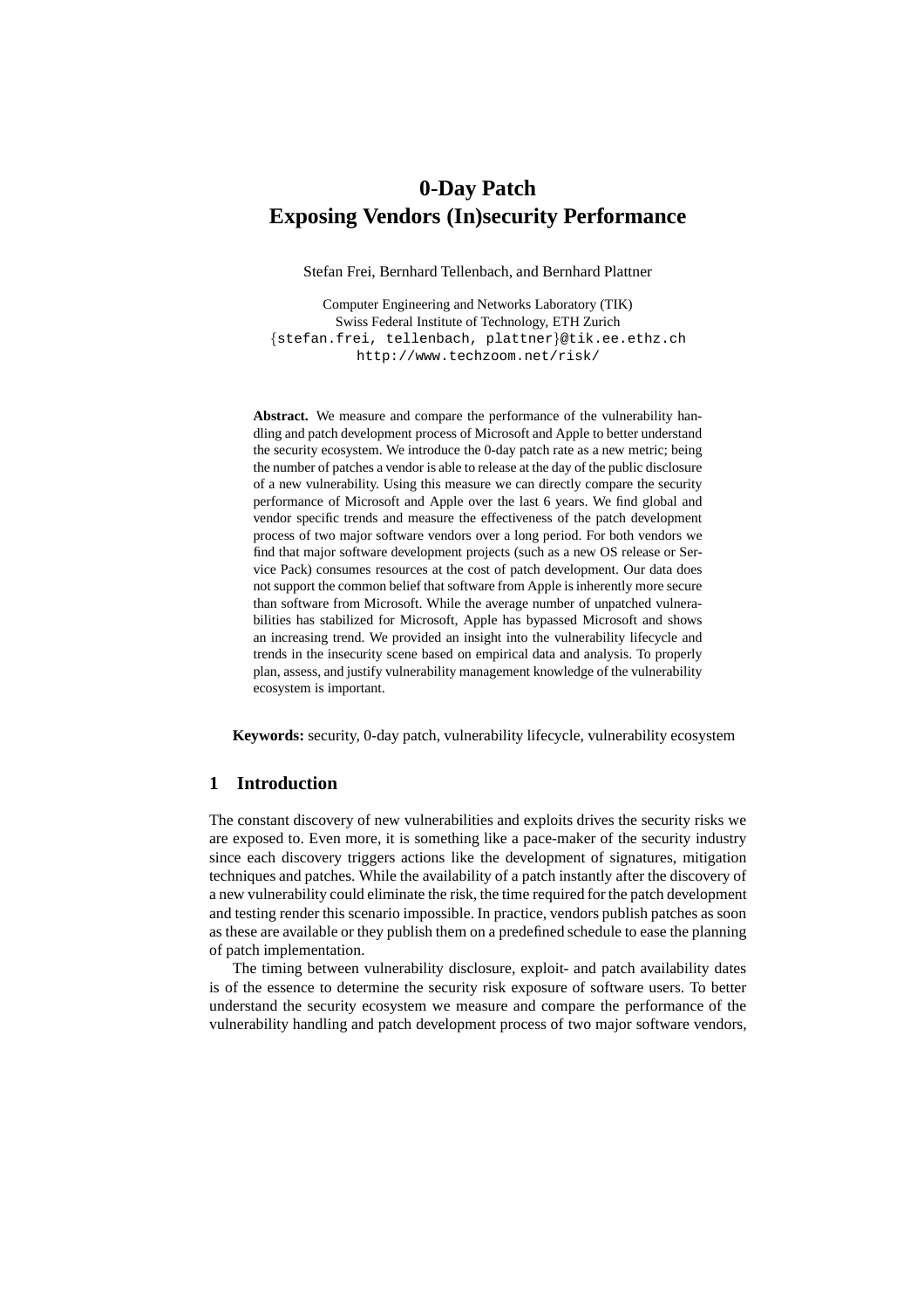namely Microsoft and Apple. Our analysis is based on publicly available information, extending the work initiated in [1]. We analyzed the lifecycle of  $27,000+$  known vulnerabilities based on the information found in over 200,000 security advisories published since 1996 (Sources: IBM-ISS, SecurityFocus, Secunia, CERT, SecurityTracker, SecWatch, FrSirt). Correlating this vulnerability information with the release dates of all patches of Microsoft and Apple gives us high level insight into the patch development processes of these two vendors over a period of 6 years. We revisit the definition of the lifecycle of a vulnerability and introduce the 0-day patch rate as a new metric; being the number of patches a vendor is able to release at the day of the public disclosure of a new vulnerability. We plot and analyze the dynamics for 658 high- and medium risk vulnerabilities of Microsoft and 738 high- and medium risk vulnerabilities of Apple in the period from January 2002 to December 2007. We find a correlation with the vendor's other engagements in software development and periods where both vendors follow global trends in conjunction. Extending the 0-day patch rate by measuring the share of patches available 30-, 90-, and 180-days after the public disclosure of the vulnerability allows us to get insight into the vendors ability or willingness to produce a solution within a given timespan. Surprisingly, this performance varied considerably in the last 6 years. We then calculate the number of disclosed but unpached vulnerabilities per vendor for every day since January 2002. This metric shows considerable difference between Microsoft and Apple.

#### **1.1 Related Work**

Many authors examine the impact of Internet attacks and their risk for the industry [2,3]. The key for such analysis is most often the window of exposure, the time between the discovery of a vulnerability and the availability of a patch. In [4], Arbaugh proposes a lifecycle model for system vulnerabilities and measures the number of intrusions during this lifecycle. He evaluates the lifecycle with incident data of *three* vulnerabilities. In an empirical study [5], the authors analyzed *308 vulnerabilities* and compared the information with attacks on honeypots recorded during a period of *9 weeks* to measure vendor response to vulnerability disclosure. The influence of disclosing vulnerability information on the vendors performance in releasing a patch, is subject of many studies [6,7], however with only few empirical data. Qualys [8] measures the patch adoption rate based on data of their vulnerability scanning services. In their *"Law of vulnerabilities"*[9] they find the half-life of vulnerabilities to be 19 days on external and 62 days on internal systems. In a series of articles on washingtonpost.com [10], Brian Krebs published data showing how long it took different vendors to issue updates for security flaws.

The disclosure date of a vulnerability is key to studies of this kind. However, the disclosure date (or release date in [11]) is defined differently among papers of different authors. Without further explanation, definitions range from 'made public to wider audience' [4], 'made public through forums or by vendor' [5], 'reported by CERT or Securitfocus' [12] or 'made public by anyone before vendor releases a patch' in [13]. We use the definition of the vulnerability disclosure-date proposed in [1] as it is based on vulnerability information from different independent sources, therefore guaranteeing an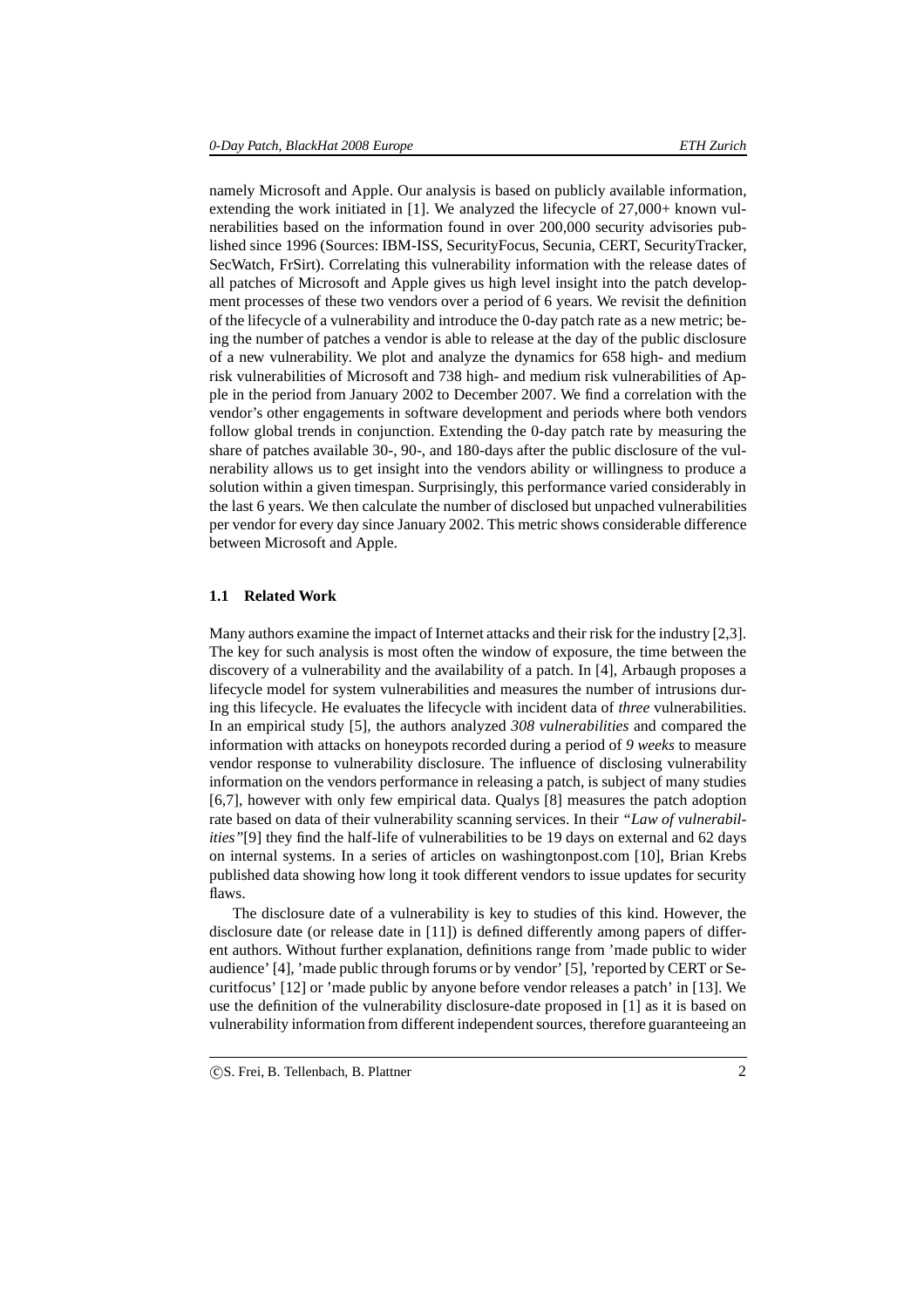unbiased view. In analogy to the term 0-day exploit [14] we are the first to introduce and define the term *0-day patch* as a measure of the security provided by software vendors.

## **2 Methodology and Data Sources**

In this section we revisit the definition of the lifecycle of a vulnerability and the associated risk exposure phases borrowing from our previous work[1]. Based on these terms we present our definition of the term *0-day patch*. We then provide details on the dataset and the sources used for the present analysis.

## **2.1 Lifecycle of a vulnerability**

To define the term *0-day patch* we refer to the terms of the vulnerability lifecycle in Figure 1. Distinctive points in time divide the lifecycle of a vulnerability into several phases, each reflecting a state and an associate risk. To capture these states, we devise the following four points in time: the vulnerability *discovery-*, *disclosure-*, *exploit-* and *patch-time*:

**–** *Discovery-Time*

The time of discovery is the earliest date that a vulnerability is discovered and recognized to pose a security risk. The discovery date is not publicly known until the public disclosure of the respective vulnerability.

**–** *Exploit-Time*

The time of exploit is the earliest date an exploit for a vulnerability is available. We qualify any hacker-tool, virus, data, or sequence of commands that take advantage of a vulnerability as an exploit.

**–** *Disclosure-Time*

For a typical enterprise or Internet user, it is not feasible to read all security related mailing lists and underground sources to identify new threats to their software. Businesses must concentrate and excel on their core competency, which is not necessarily information security. Therefore, the identification of new vulnerabilities is left to specialists that provide the necessary information in a structured format. This is the reason why we define the time of disclosure as the first date a vulnerability is described on a channel where the disclosed information on the vulnerability is (a) freely available to the public, (b) published by trusted and independent channel and (c) has undergone analysis by experts such that risk rating information is included.

**–** *Patch-Time*

The time of patch availability is the earliest date the vendor or the originator of the software releases a fix, workaround, or a patch that provides protection against the exploitation of the vulnerability. Fixes and patches offered by third parties are not considered as a patch. A patch can be as simple as the instruction from the vendor for certain configuration changes. Note that the availability of other security mechanisms such as signatures for intrusion prevention systems or anti-virus tools are not considered as a patch in this analysis. Unfortunately, the availability of patches usually lags behind the disclosure of a vulnerability. The patch information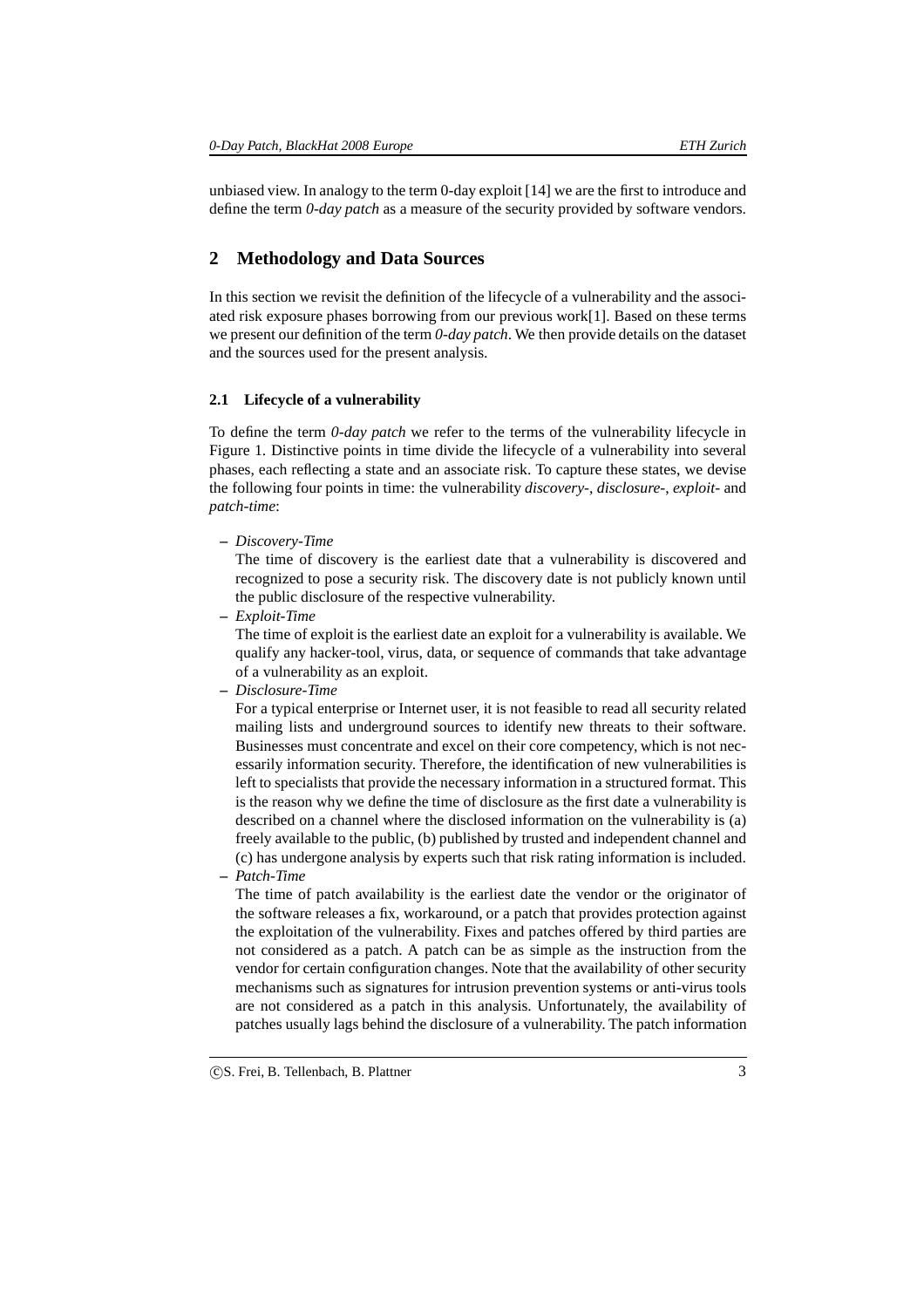used in this paper was extracted from security bulletins of vendors and software writers. Often, this information had to be manually correlated to the corresponding vulnerabilities.



Fig. 1. Lifecycle of a vulnerability - Distinctive points in time divide the lifecycle of a vulnerability into several phases, each reflecting a state and an associate risk exposure. To capture these states, we devise the following five points in time: the vulnerability *discovery-*, *disclosure-*, *exploit-*, *patch-availability* and *patch-installed* date. Color plots are available online [15].



**Fig. 2.** A 0-day patch is a patch where the vulnerability is disclosed at the same day the patch is released by the vendor. The associated risk exposure, the *Gray Risk* is 0 days. Note that the time between exploit-availability and the public disclosure of the vulnerability is very small, as several security information providers monitor the insecurity scene effectively: a new exploit in the wild leads almost instantly to a security-advisory. Color plots are available online [15].

Note that the sequence of the exploit, disclosure, and patch time is not fixed. Both, the exploit- and the patch-time can be before, at, or after the *disclosure time*. However, the *discovery time* is always the first of all these times. Furthermore, it is important to note that we define the disclosure of a vulnerability as the earliest time that the public can systematically take notice of the new threat.

## **2.2 Risk exposure phases**

The different points in time of the vulnerability lifecycle in Figure 1 allow to distinguish different risk exposure phases. Between discovery and patch implementation, the user of the vulnerable software is always at risk. The different risk exposure phases are: *Black Risk*, the *Gray Risk*, and the *White Risk* phase. Empirical data on these periods can be found in [1].

CS. Frei, B. Tellenbach, B. Plattner 4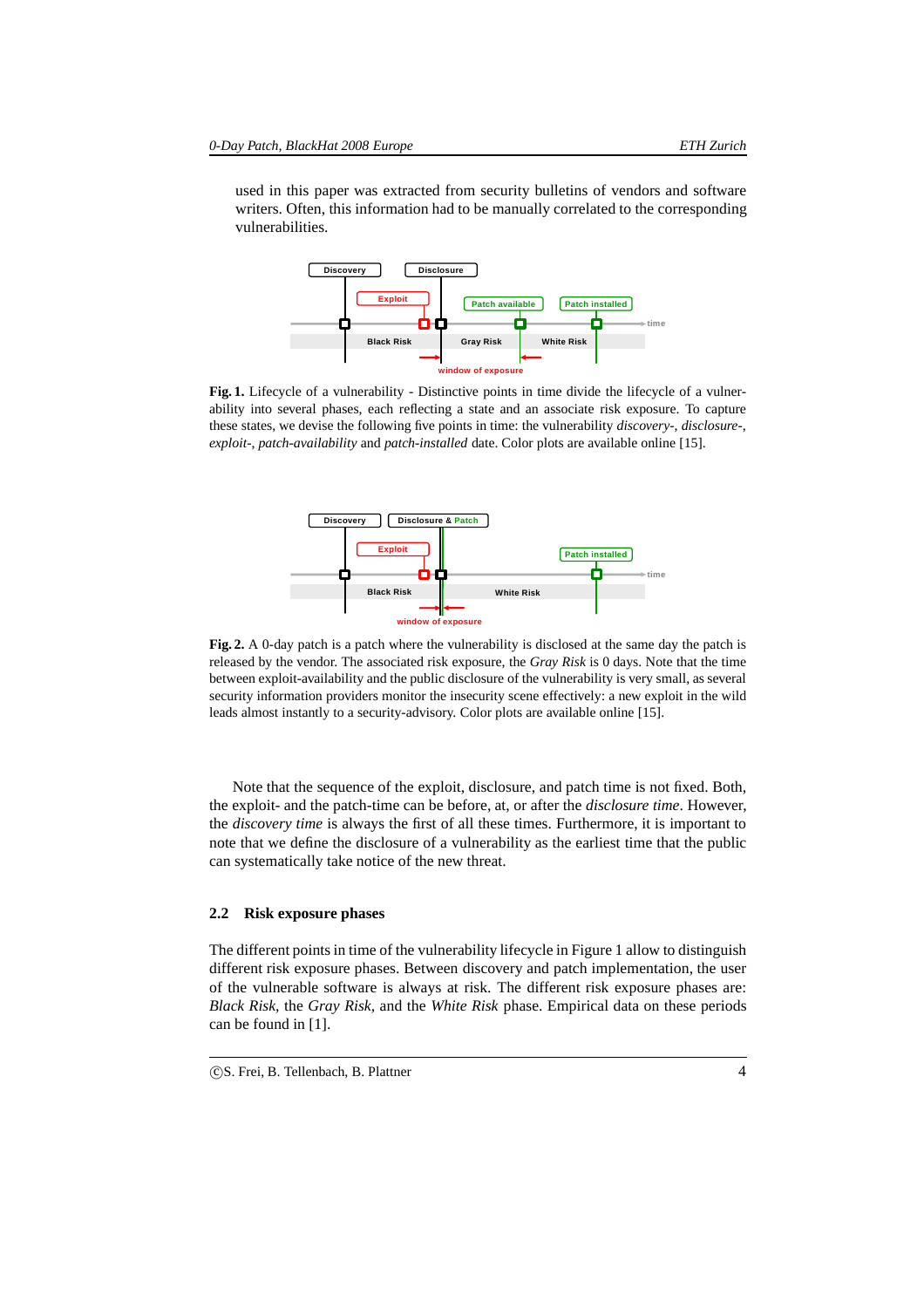**–** *Black Risk* (exogenous)

During the time from discovery to disclosure, only a closed group is aware of the vulnerability. This group could be anyone from hackers to organized crime tempted to misuse this knowledge. On the other hand, it could be researchers and vendors working together to provide a fix for the identified vulnerability. We call the risk exposure arising from this period the Black Risk because the vulnerability is known to have a security impact whereas the public has no access to this knowledge.

**–** *Gray Risk* (exogenous)

During the time from disclosure to patch the user of the software waits for the vendor to issue a patch. We call the risk exposure arising from this period the Gray Risk because the public is aware of this risk but has not yet received remediation from the software vendor/originator. However, through the information provided in the disclosure of the vulnerability the organization can assess the individual risk and might implement a workaround until a patch is available. In this paper we analyze the *Grey Risk* for all vulnerabilities patched by Microsoft and Apple from January 2002 to December 2007.

**–** *White Risk* (endogenous)

The time from patch availability to patch implementation. The duration of this period is under direct control of the user of the software. In organizations this period is determined by the vulnerability management processes.

Note that *Black-*, and *Gray-Risk* are exogenous phases: the user of the software has no influence on the duration of these periods. However, the *White Risk* is under control of the user, the duration of this phase is determined by his vulnerability management process.

## **2.3 0-Day Patch Defined**

Based on the definition of the lifecycle of a vulnerability and the related exposure phases, we define a *0-day patch* to be any patch where the vulnerability is disclosed at the same day the patch is released. In other words, for a *0-day patch* the *Gray Risk* period is 0 days, as shown in Figure 2. Note that prior to having a patch ready, the vendor needs time to analyze the vulnerability and develop, test, document, and finally release the patch. Thus, to ever achieve a *0-day Grey Risk* period the vendor imperatively needs prior information about the vulnerability. This is archived though the *responsible vulnerability disclosure process* where the researcher who discovered the vulnerability chooses to collaborate with the vendor on the issue. Hence measuring the 0-day patch rate for a specific vendor is a viable metric of the *responsible vulnerability disclosure* process. Note that this indicator rewards vendors that cooperate well with the security community, e.g., by setting up processes and policies that foster coordinated disclosures.

Factors that favor the responsible vulnerability disclosure process:

- **–** Well documented and published security processes, especially vulnerability handling processes
- **–** Good track record of treating vulnerability researchers fairly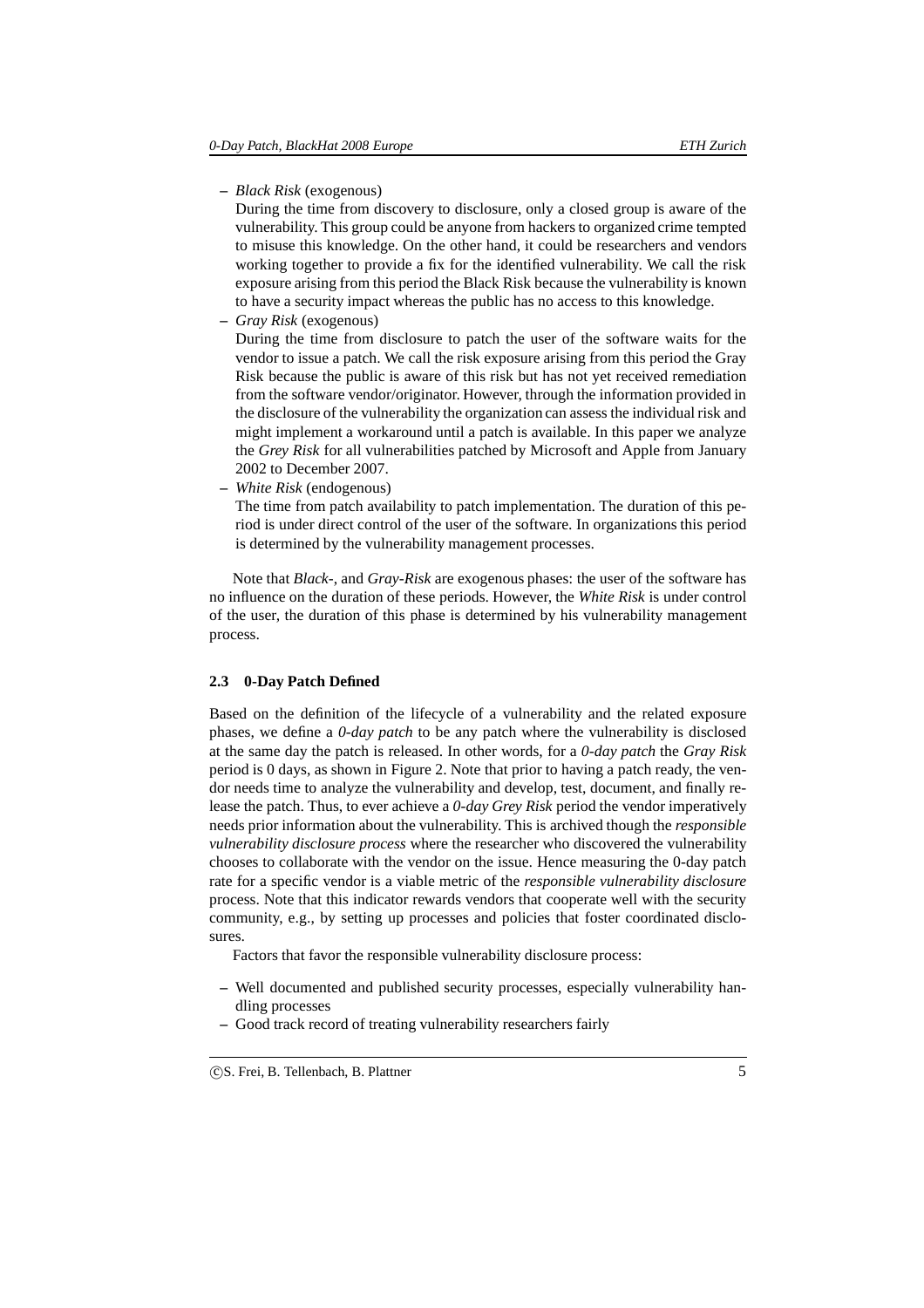**–** Referencing the discoverer of the vulnerability in the patch advisory

Factors that inhibit the responsible vulnerability disclosure process:

- **–** No or misleading documentation of security processes
- **–** Threats against researchers
- **–** Denial of vulnerabilities

## **2.4 Vulnerability Database**

Our research is based on publicly available vulnerability information from various sources from which we extract the vulnerability lifecycle dates: *discovery-*, *disclosure-*, *exploit-* and *patch-date*. As there is no single source to provide this kind of information, the difficulty of this task is to

- **–** identify suitable sources
- **–** collect the available information
- **–** correlate the information in a concise manner.

We started by analyzing the content of two publicly available vulnerability databases, namely the OSVDB [16] and the NVD [17]. For this research, we only consider vulnerabilities with a CVE [18] entry. CVE stands for *Common Vulnerabilities and Exposures* which is a list of standardized names for vulnerabilities and information security exposures. A CVE-number provides a standardized identifier for known vulnerabilities. Evaluating the suitability of the content of the OSVDB and NVD for our purpose, we found considerable differences in the lifecycle information they contain. Neither database contains patch dates; and only OSVDB provides exploit dates. However, both databases provide a comprehensive list of external references for each vulnerability. Based on the superset of external references from the NVD and the OS-VDB, we downloaded and analyzed over 200,000+ advisories from different sources. This data is correlated with the information in our database through the CVE entry or through the links given in the respective advisories.

Table 1 shows the different data sources along with the number of advisories and the number of unique CVEs they referenced. Additionally, our parser retrieved specific dates of the vulnerability lifecycle from the raw data of the spidered advisories. The rows *DiscoDat*, *ExploDat*, *DisclDat*, and *PatchDat* in Table 1 give the number of dates the parser retrieved from the respective data source. The type of source determines the type of information that can be retrieved from it, e.g. from *Milw0rm* we get exploit-dates while *Secunia* provides disclosure-dates. The last row *PatchDat* indicates the number of patches associated with the advisories of Microsoft, Apple, Oracle and RedHat. Note that the number of patches is smaller than the number of CVEs in the advisories. This is because a single patch can contain fixes for multiple vulnerabilities.

#### **2.5 Data Selection Criteria**

For the analysis presented in this paper we use a subset of the information of our vulnerability database: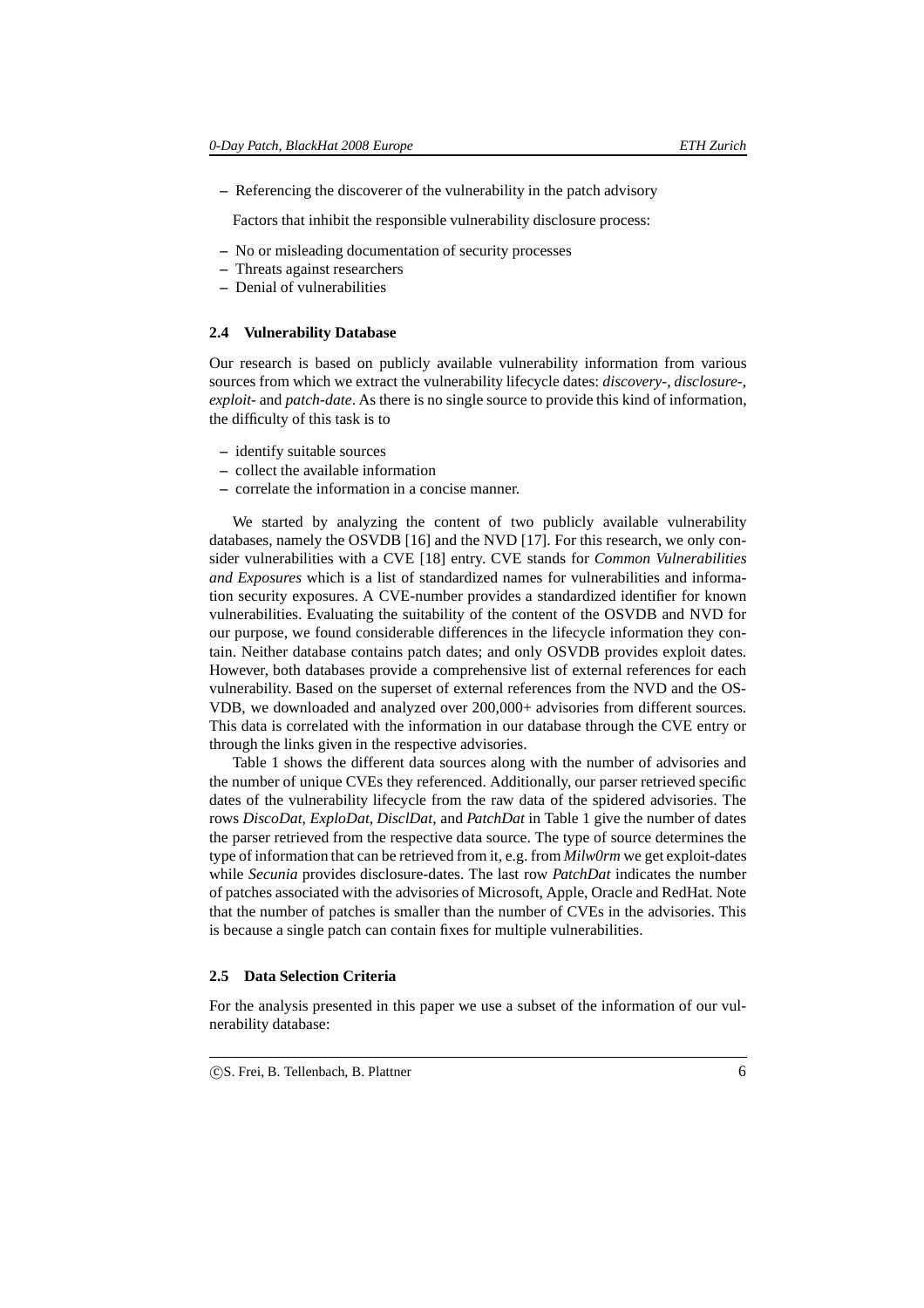| <b>Source</b>         |       | <b>CVEs Advisories DiscoDat ExploDat DiscIDat PatchDat</b> |      |       |       |      |
|-----------------------|-------|------------------------------------------------------------|------|-------|-------|------|
| microsoft.com         | 992   | 611                                                        |      |       |       | 611  |
| frsirt.com            | 10771 | 10120                                                      |      |       | 10120 |      |
| iss.net               | 27595 | 36483                                                      |      |       | 32048 |      |
| secunia.com           | 16246 | 21131                                                      |      |       | 21131 |      |
| secwatch.org          | 5238  | 13940                                                      |      |       | 10903 |      |
| securitytracker.com   | 8233  | 12083                                                      |      | 6075  | 12082 |      |
| apple.com             | 820   | 101                                                        |      |       |       | 101  |
| oracle.com            | 335   | 33                                                         |      |       |       | 33   |
| nvd.gov               | 28464 | 28464                                                      |      |       | 28357 |      |
| cert.org              | 2246  | 2380                                                       | 5    |       | 2377  |      |
| securityfocus.com     | 21573 | 24789                                                      |      |       | 24698 |      |
| mitre.org             | 26053 | 29797                                                      |      |       |       |      |
| zerodayinitiative.com | 120   | 136                                                        | 136  |       | 136   |      |
| idefense.com          | 570   | 567                                                        | 509  | 7     | 559   |      |
| milw0rm.com           | 1872  | 2279                                                       |      | 2056  |       |      |
| redhat.com            | 1678  | 1160                                                       |      |       |       | 1139 |
| osvdb.org             | 24996 | 38908                                                      | 3487 | 13482 | 38416 |      |
| mozilla.org           | 238   | 186                                                        |      |       |       | 126  |
| adobe.com             | 65    | 132                                                        |      |       |       | 132  |

**Table 1.** Summarized view of the content of the vulnerability database used for this research. The table lists the number of advisories and unique CVEs found by source. *DiscoDat*, *ExploDat*, *DisclDat*, and *PatchDat* give the number of vulnerability *discovery*, *disclosure*, *exploit*, and *patch* availability dates by source. These dates were extracted from the original advisory. Content: All vulnerabilities up to December 2007.

1. *Observation Period*

To analyze the patch performance of Microsoft and Apple we look at the period from January 2002 to January 2008. Information on vulnerabilities published (and patches released) before January 2002 is very sparse, especially for Apple.

2. *Selection of vulnerabilities*

We only use data related to vulnerabilities which we could positively attribute to a vendor. Surprisingly, linking a vulnerability to a vendor is a non trivial task when done on large scale. Measuring the performance of a vendors' patching process we are only interested in vulnerabilities the specific vendor is responsible to produce a patch for. This excludes vulnerabilities of third-party tools, software, and libraries that might be included in Microsoft or Apple products. We therefore limit this analysis to vulnerabilities for which they have published a patch because this indicates that they felt responsible for doing so. Every attempt to broaden the number of vulnerabilities would introduce a bias (a) when deciding if a certain vulnerability should be attributed to a vendor; and (b) if the severity/risk of the vulnerability justifies inclusion into the analysis. If a vendor releases a patch for a vulnerability he has positively and unmistakenly taken responsibility for it, with respect to the origin of the vulnerability and the security impact.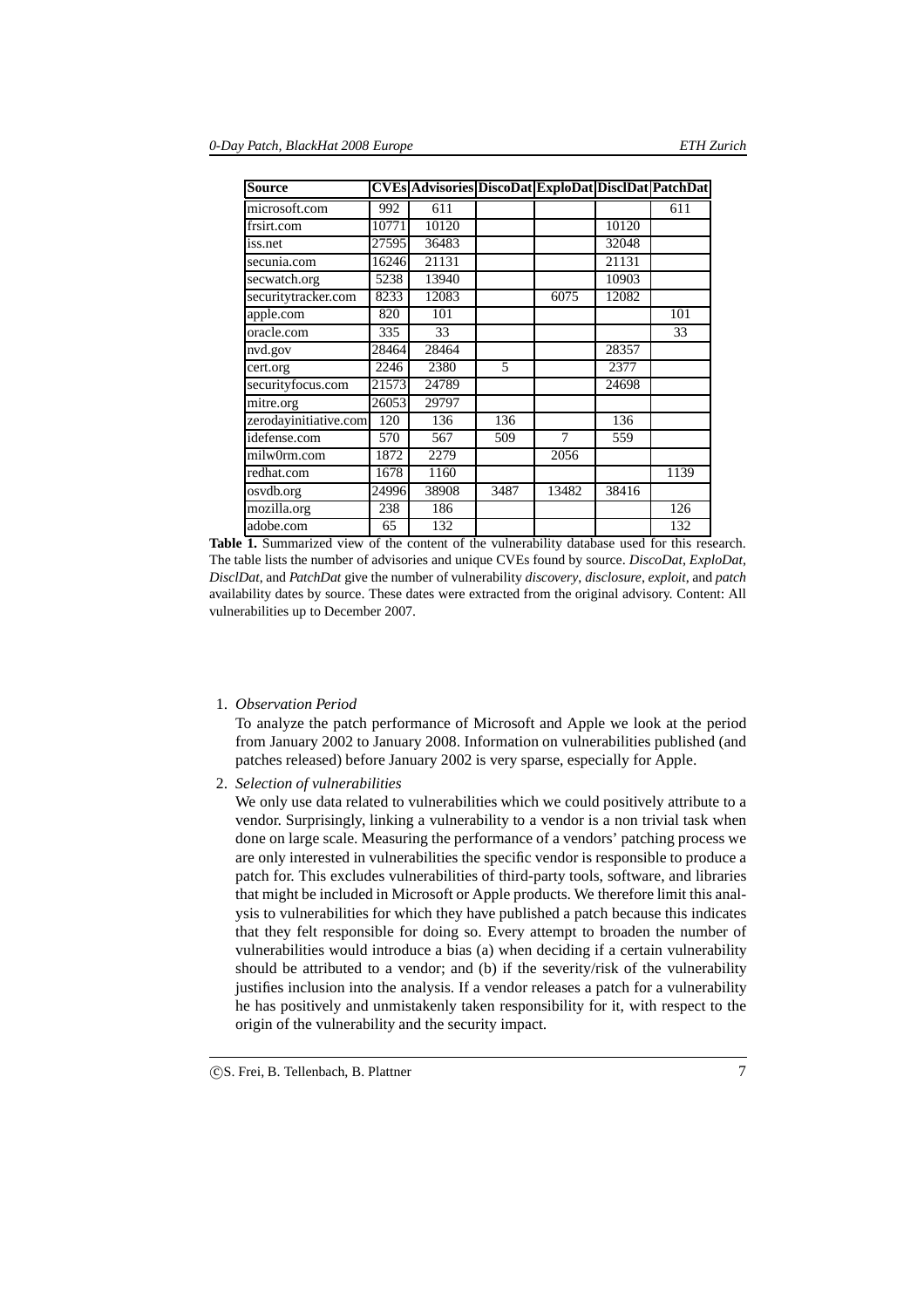#### 3. *Risk level of the vulnerability*

We only include *high-*, and *medium-risk* vulnerabilities. This restriction is introduced because low risk vulnerabilities have a disproportionate or even dominating impact on our statistics. Since their relevance for the overall security performance of a vendor is small and because the amount of patched low risk vulnerabilities is small too (see Table 2), this restriction appears to be reasonable. Note that we use the national vulnerability database (NVD) information to determine the risk rating of a vulnerability. This decision is mainly due to the fact that the NVD is vendor independent.

| <b>Risk</b> | Microsoft Apple |     |
|-------------|-----------------|-----|
| high        | 425             | 365 |
| medium      | 233             | 373 |
| low         | 20              | 72  |
| Total       | 678             | 810 |

**Table 2.** Number of CVEs per vendor from Januar 2002 to December 2007 and risk level for which a patch is available. The national vulnerability database (NVD) serves as source for the risk level.

|       | <b>Year Microsoft Apple</b> |     |
|-------|-----------------------------|-----|
| 2002  | 145                         | 54  |
| 2003  | 81                          | 68  |
| 2004  | 89                          | 133 |
| 2005  | 80                          | 165 |
| 2006  | 165                         | 175 |
| 2007  | 118                         | 220 |
| Total | 678                         | 815 |

**Table 3.** Number of patches released by Microsoft and Apple from 2002 to 2007.

# **3 Analysis**

## **3.1 Patch Performance Metrics**

For our analysis, we consider two different metrics and apply them on a per vendor basis. The first metric is the ratio of vulnerabilities patched within  $x$  days of the public disclosure of a vulnerability. For  $x = 0$  this is the 0-day patch rate introduced in Section 2.3. This is an indicator of the vendors performance in keeping the window of exposure small for users of its software.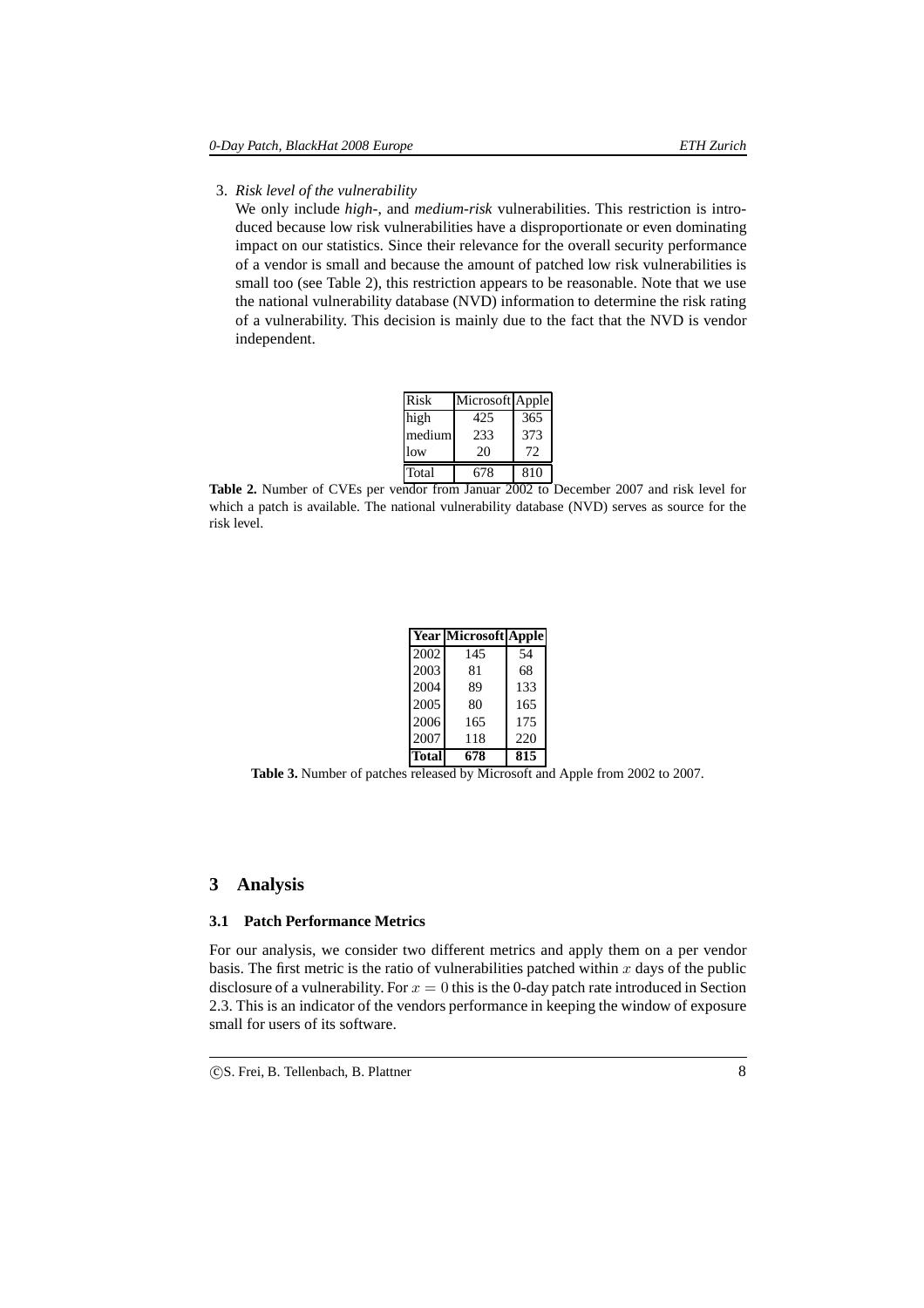We plot this metric in Figures 3 and 4 using a sliding window approach with a window size equal to 360 days and step size equal to one day. For every day from January 2002 to December 2007 we count the number of high- and medium-risk vulnerabilities disclosed in the last 360 days of that day. From this set of vulnerabilities we count the number of patches released within  $x = 0, 30, 90$  and 180 days of the disclosure of the vulnerability. Note that the curve of lower values for  $x$  are included in the curve for higher values of  $x$  (e.g: a vulnerability patched at day 0 is included in the curve showing vulnerabilities patched no later than 30 days after the disclosure).

The second metric is the cumulated number of unpatched vulnerabilities over time as shown in Figure 5. For the chosen vendor we add  $(+1)$  at the date of the public disclosure of a new vulnerability and subtract (-1) at the date the vendor releases a patch. Using this metric, values above 0 depict the number of unpatched (thus pending) vulnerabilities at any given date in the selected observation period. We used all vulnerabilities disclosed in the given period that where patched by the chosen vendor no later than December 2007. Therefore, the this metric starts and ends a level 0 for the observation period from Jan 2002 to December 2007.

#### **3.2 0-Day Patch: Microsoft**

In Figure 3 we plot the 0-day patch rate for all high-, and medium-risk vulnerabilities Microsoft released a patch for in the period from January 2002 to December 2007. The lowest curve shows the share of patches that were available  $x$  days after the disclosure of the vulnerability. The next higher curves show the share of patches available no later than 30, 90, and 180 of the disclosure time. The vertical lines labeled from 1 to 6 depict the release of major projects of Microsoft, as listed in Table 4.

### **Observation**

- **–** Very high dynamics of 0-day patch rate between 30% and 90% within the last 6 years (high volatility of the curves).
- **–** The difference between 0-day and 30-day curves is an estimator of the vendors ability to release a patch within 30 days. This difference varies between 3% and 30%.
- **–** Patch development performance does not correlate with absolute number of released patches as of Table 3. E.g., despite the increase in the number of vulnerabilities, the patch development performance of Microsoft in 2007 is comparable to those in 2003.
- **–** We find the share of unpatched vulnerabilities 180 days after disclosure to be within 0% and 15%.
- **–** We find that the patch development performance shows striking correlation with major software releases of Microsoft. E.g., it appears that the parallel development of Windows XP SP2 and Windows Server 2003 SP1 have absorbed considerable resources at the cost of patch development. In general, a major software release seems to have positive impact on the 0-day patch rate in the following months.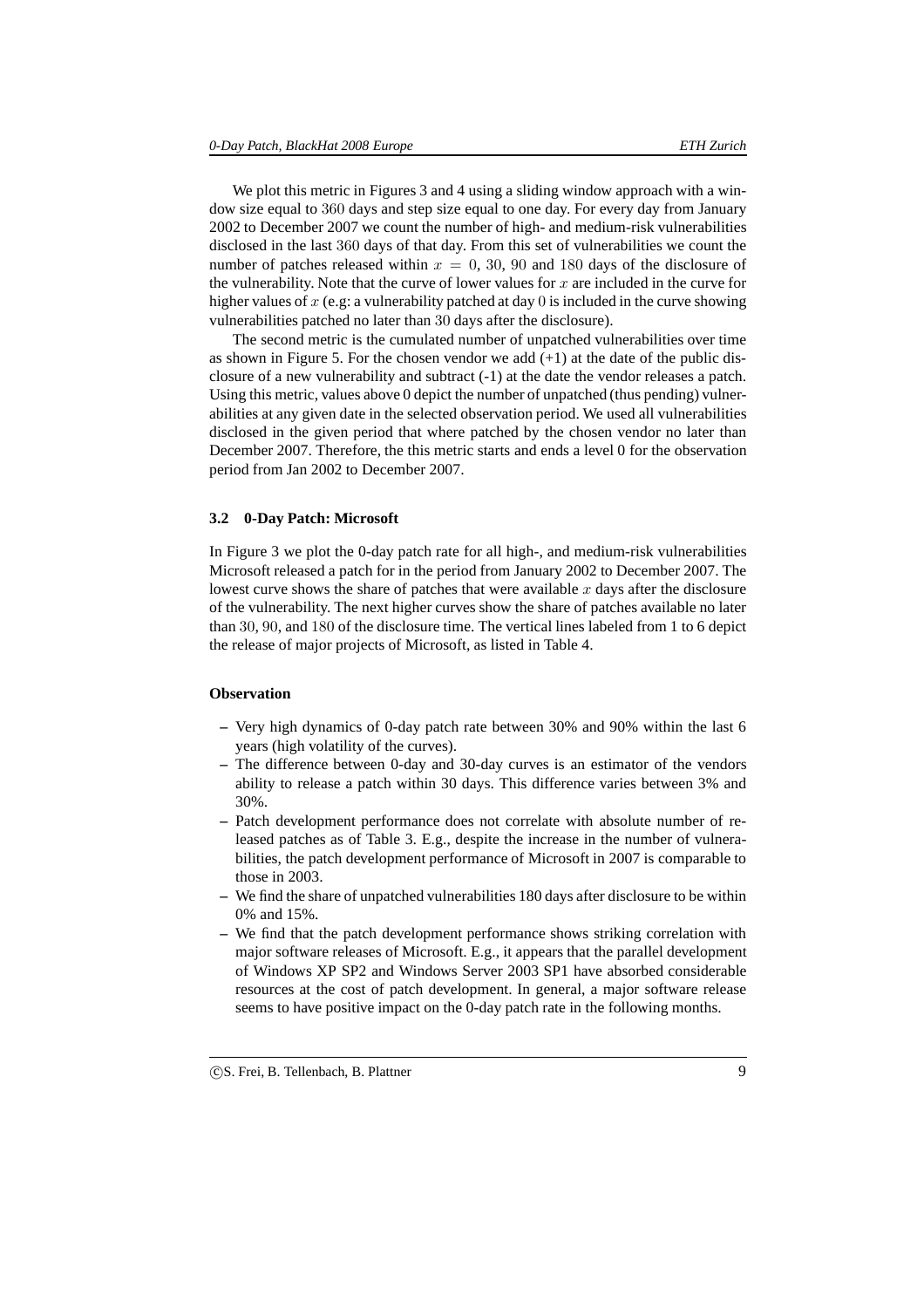

**Fig. 3.** Microsoft patch performance analysis of 658 vulnerabilities disclosed and patched between January 2002 and December 2007. We plot the share of patches available at 0-, 30-, 90-, and 180-days after the public disclosure of the vulnerability. E.g. the blue curve (30-days) plots for how many vulnerabilities Microsoft had a patch ready no later than 30 days after the public disclosure of the vulnerability. The share is calculated counting vulnerabilities in a 360 day sliding window. Vertical lines depict the release date of major software projects of Microsoft (see Table 4). Color plots are available online [15].

|               | Date                | Event                      |
|---------------|---------------------|----------------------------|
|               |                     | 2002-09-09 WinXP SP1       |
| 2             |                     | 2003-04-24 WinSrv 2003     |
| $\mathcal{F}$ |                     | 2004-08-06 WinXP SP2       |
| 4             |                     | 2005-03-30 WinSrv 2003 SP1 |
| 5             |                     | 2005-12-05 WinSrv 2003 R2  |
| 6             | 2007-01-30 WinVista |                            |
|               |                     | 2007-03-13 WinSrv 2003 SP2 |

**Table 4.** Major software releases by Microsoft

## **3.3 0-Day Patch: Apple**

In Figure 4 we plot the 0-day patch rate for all high-, and medium-risk vulnerabilities Apple released a patch for in the period from January 2002 to December 2007. The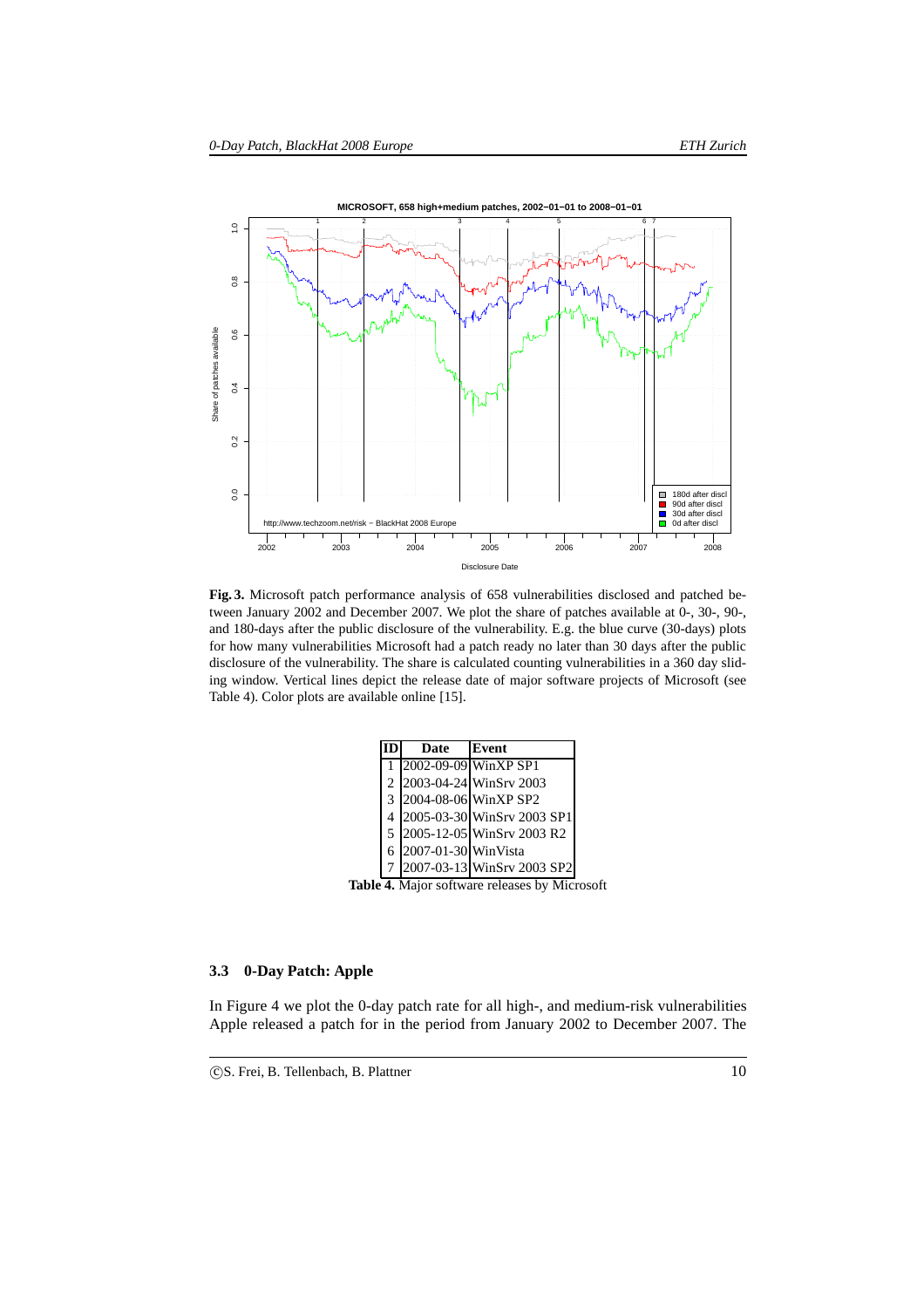lowest curve shows the share of patches that were available  $x$  days after the disclosure of the vulnerability. The next higher curves show the share of patches available no later than 30, 90, and 180 of the disclosure time. The vertical lines labeled from 1 to 6 depict the release of major projects of Microsoft, as listed in Table 4.



**Fig. 4.** Apple patch performance analysis of 738 vulnerabilities disclosed and patched between January 2002 and December 2007. We plot the share of patches available at 0-, 30-, 90-, and 180 days after the public disclosure of the vulnerability. E.g. the blue curve (30-days) plots for how many vulnerabilities Apple had a patch ready no later than 30 days after the public disclosure of the vulnerability. The share is calculated counting vulnerabilities in a 360 day sliding window. Vertical lines depict the release date of major software projects of Apple, as shown in Table 5. Color plots are available online [15].

#### **Observation**

- **–** No 0-day patching until mid 2003.
- **–** Very high dynamics of 0-day patch rate between 0% and 65% within the last 6 years ( high volatility of the curves ).
- **–** The difference between 0-day and 30-day curves is an estimator of the vendors ability to release a patch within 30 days. This difference varies between 0% and 45%.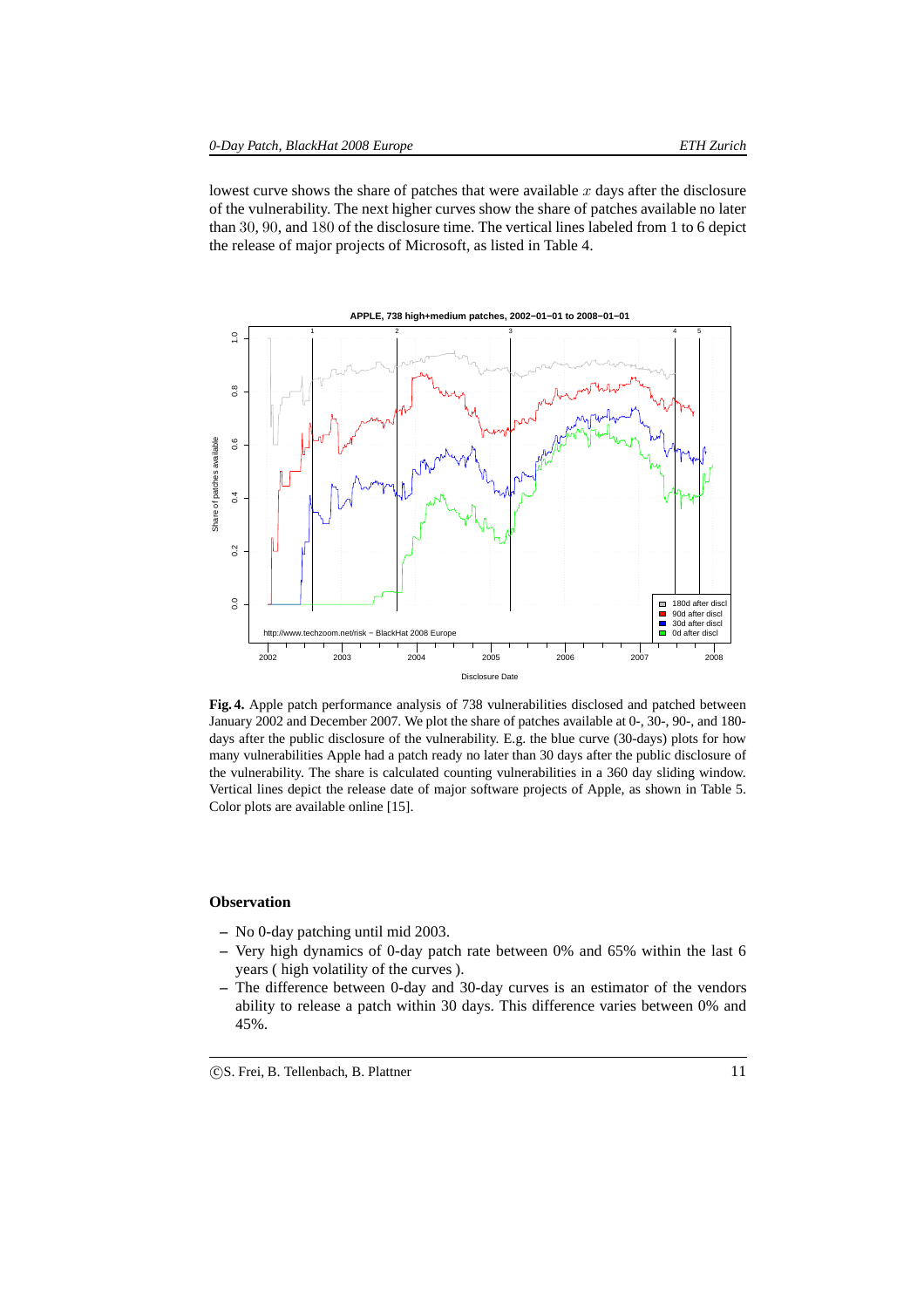- **–** Patch development performance does not correlate with absolute number of released patches as of Table 3. The monotonic increase in the number of vulnerabilities per year, is not reflected in the 0-day patch performance.
- **–** We find the share of unpatched vulnerabilities 180 days after disclosure to be about 10% since 2003.
- **–** We find that the patch development performance shows striking correlation with major software releases of Apple. E.g., it appears that the development of OS X 10.4 Tiger has absorbed considerable resources at the cost of patch development. In general, a major software release seems to have positive impact on the 0-day patch rate in the following months.

| Date                | Event                          |
|---------------------|--------------------------------|
|                     | 2002-08-13 OS X 10.2 Jaguar    |
|                     | 2 2003-10-03 OS X 10.3 Panther |
|                     | 3 2005-04-12 OS X 10.4 Tiger   |
| 4 2007-06-29 iPhone |                                |
|                     | 5 2007-10-26 OS X 10.5 Leopard |

**Table 5.** Major software releases by Apple. Source [19].

#### **3.4 Unpatched Vulnerabilities Exposure**

In Figure 5 we plot the cumulated number of unpatched vulnerabilities for Microsoft and Apple in the period of January 2002 to December 2007. At any given date, we add  $(+1)$  for the public disclosure of a vulnerability and subtract  $(-1)$  for the release of a patch by the vendor. As we only include vulnerabilities in this analysis that were patched no later than December 2007, the vendors' curve starts and ends at zero. Timely release of patches for disclosed vulnerabilities will lead to low values of the cumulated number of unpached vulnerabilities.

## **Observation**

- **–** The total number of unpatched vulnerabilities at any day within the observation period varies between 0 and 22 for Microsoft and between 0 and 55 for Apple.
- **–** Both plots show similar dependency on major software releases as the patch development performance plots.
- **–** The average number of concurrent unpatched vulnerabilities stays well below 20 for Microsoft while Apple shows an persistent increase with absolute numbers exceeding 20 since 2006.
- **–** The total number of unpatched vulnerabilities increases between 2004 an 2005 for both, Microsoft and Apple. In the same period of time, the 0-day patch rate decreases significantly for both vendors.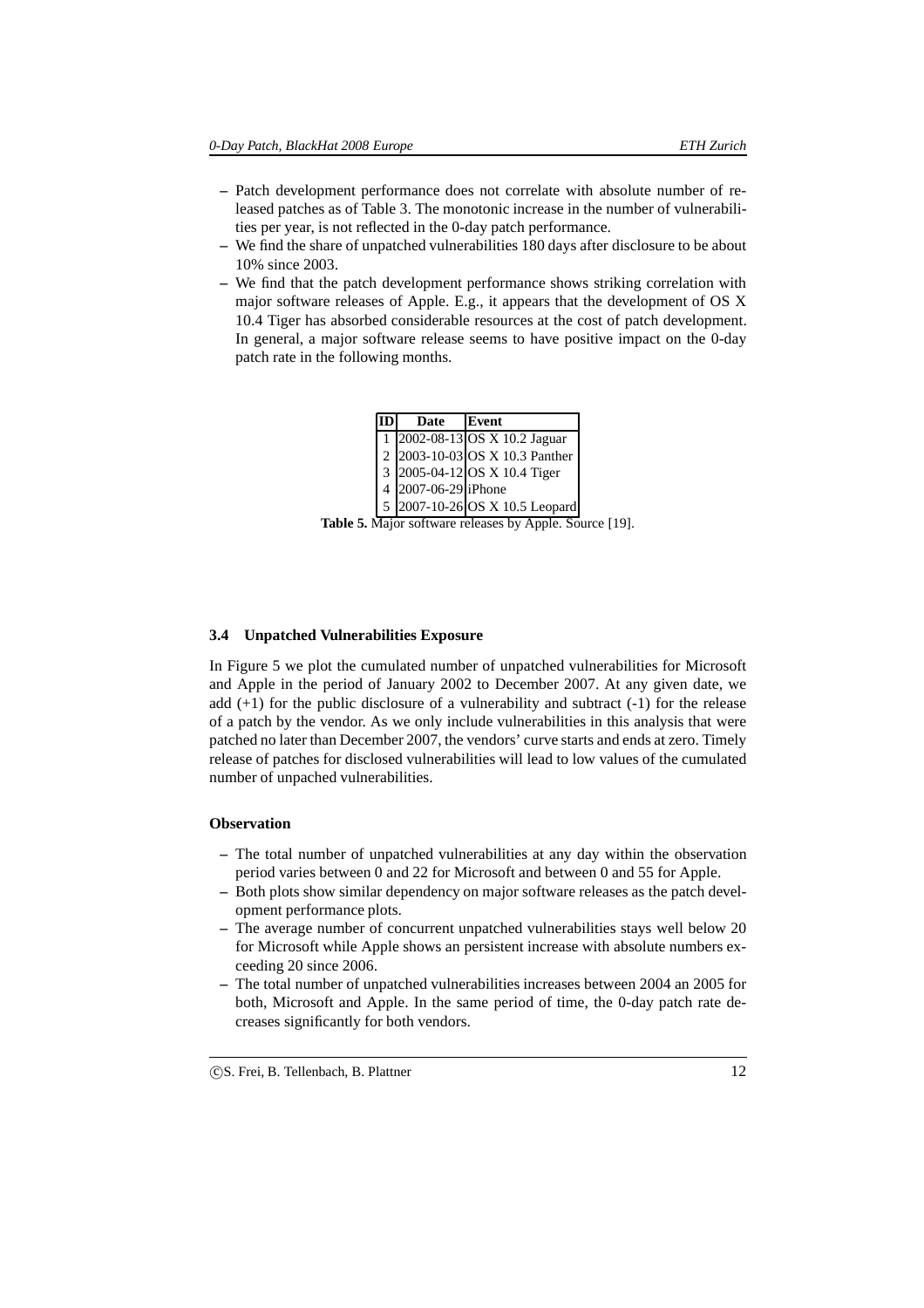

**Fig. 5.** Unpatched vulnerability exposure plot for Microsoft and Apple. At any given date, add (+1) for a public disclosure of a vulnerability and subtract (-1) for the release of a patch from the vendors' curve. Values above 0 depict the number of unpatched (thus pending) vulnerabilities at any given date for the period from January 2002 to December 2007. We used all vulnerabilities disclosed in the given period that where patched no later than December 2007. Therefore, the plot starts and ends a level 0. This plot includes 658 (738) vulnerabilities from Microsoft (Apple). Color plots are available online [15].

# **4 Discussion**

In this section, we discuss possible explanations for the vulnerability and patch dynamics observed in our analysis.

**–** To archive a high 0-day patch rate requires a vendor to receive ahead notification of vulnerabilities affecting his products. A sustainable way to achieved this is a cooperative relationship with the security community. Independent researchers will only collaborate with a vendor when they are being treated fairly and when their efforts are honored in the security advisory of the patch release. Apple only exceeded a 20% 0-day patch rate starting 2004 while Microsoft is well above that rate since the beginning of our observation on January 2002. It so appears that Microsoft is ahead of Apple with respect to their vulnerability handling processes and the relation to the security community. Apple seams to have started implementing vulnerability handling processes only after 2003.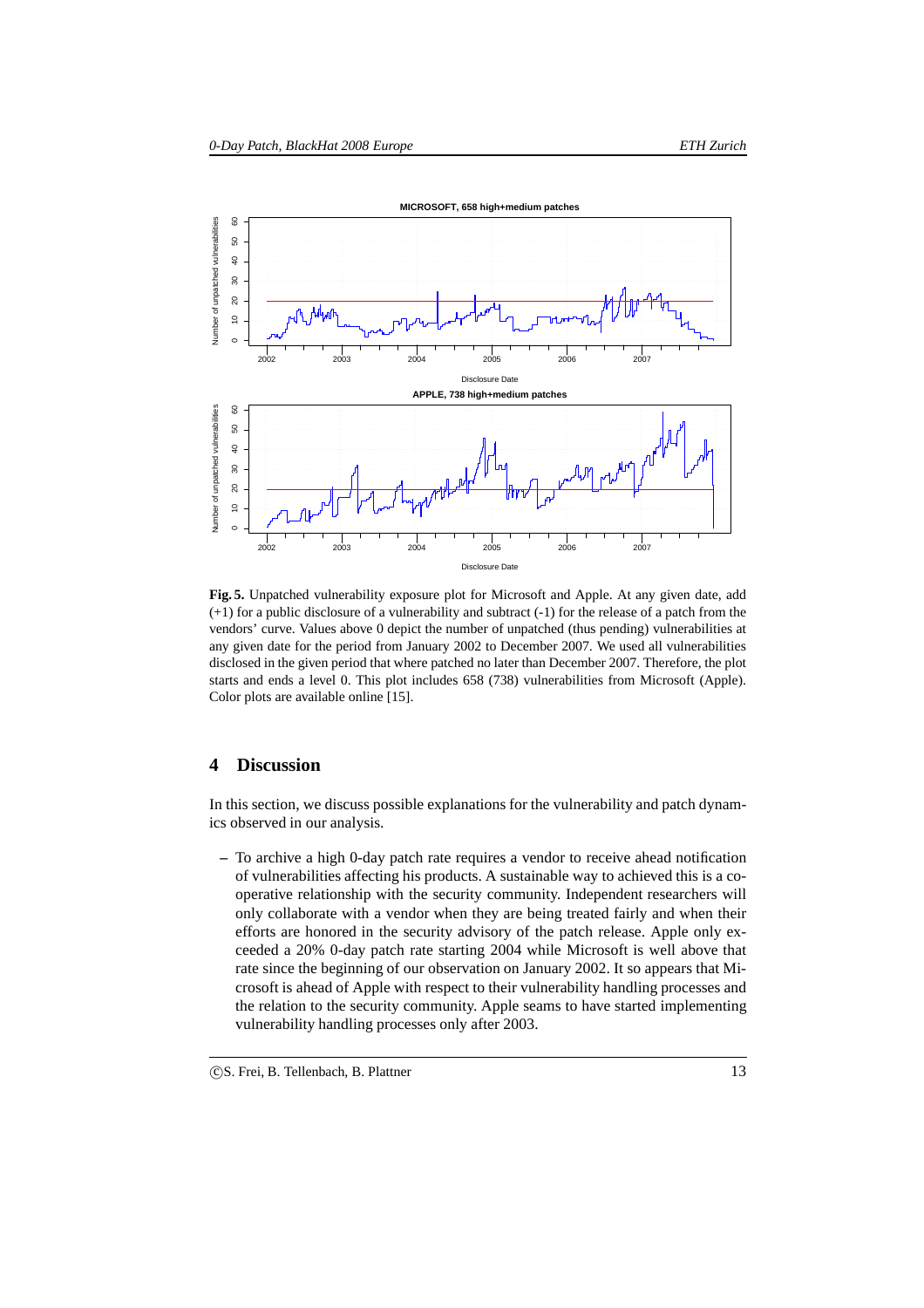- **–** The parallel drop in patching performance of both vendors in the period 2004 to 2005 can be interpreted as the effect of vendor independent, exogenous factors. Possible reasons (among others) are the availability of new hacker/security tools and techniques (e.g. like fuzzing) or changes in the methodology of software development processes (e.g. better security testing will reveal more vulnerabilities).
- **–** Today, information technology has become a backbone of our industry and everyday life. We observed two major software vendors over the past 6 years and found surprisingly high dynamics in their performance to release security patches for the protection of their customers. It seams that our global inter-networked economy is still in an early stage of development (such as aviation about 100 years ago). New processes, best practices and methodologies are still being introduced and existing procedures are refined on an industry wide level. The security processes in the software industry are in their infancy and still evolving.
- The rate of the release of new patches is correlated with the vendor's effort to release major products or service packs. Both vendors show a decreased performance of patch releases in the month before the release. Extensive new software development projects go at the cost of the development of security patches.
- **–** Comparing the number of unpatched vulnerabilities per vendor for the period since January 2002 we observe a striking difference between Microsoft and Apple. On average, Microsoft succeeds to keep the average number of unpatched vulnerabilities below 20 at a steady number. On the opposite, Apple seems unable to stabilize the number of unpatched vulnerabilities in recent years. We observe a steady increase in recent years for Apple. It seams that Apples security processes and resources cannot cope with the side-effects of the increased popularity of their products.

# **5 Conclusions**

In this paper, we evaluated the patch development process of Microsoft and Apple using publicly available vulnerability data from 2002 to 2007. By correlating information from multiple sources, we antagonized possible bias in vendor information. Our analysis of the 0-day patch performance and the number of concurrently unpatched vulnerabilities covered 658 high- and medium risk vulnerabilities of Microsoft and 738 of Apple. We showed that the evolution of the 0-day patch rate gives an interesting insight in the security performance of the vendor. We demonstrate that the rate of new patches is strongly correlated with the vendors effort to release major products or service packs. In addition, our analysis of the rate of patches available 30, 90 and 180 days after the vulnerability disclosure exposed the vendors ability to develop a patch within a given timespan. Furthermore, we revealed a considerable difference between Microsoft and Apple regarding to the number of concurrently unpatched vulnerabilities.

*Future Work*: In a first step, we plan to extend this kind of analysis to other vendors and to vendor independent product categories while we continue the monitoring of the security industry and constantly update our vulnerability database. However, our ultimate goal is to study the implications and applications of these findings to security ecosystem and risk analysis models.